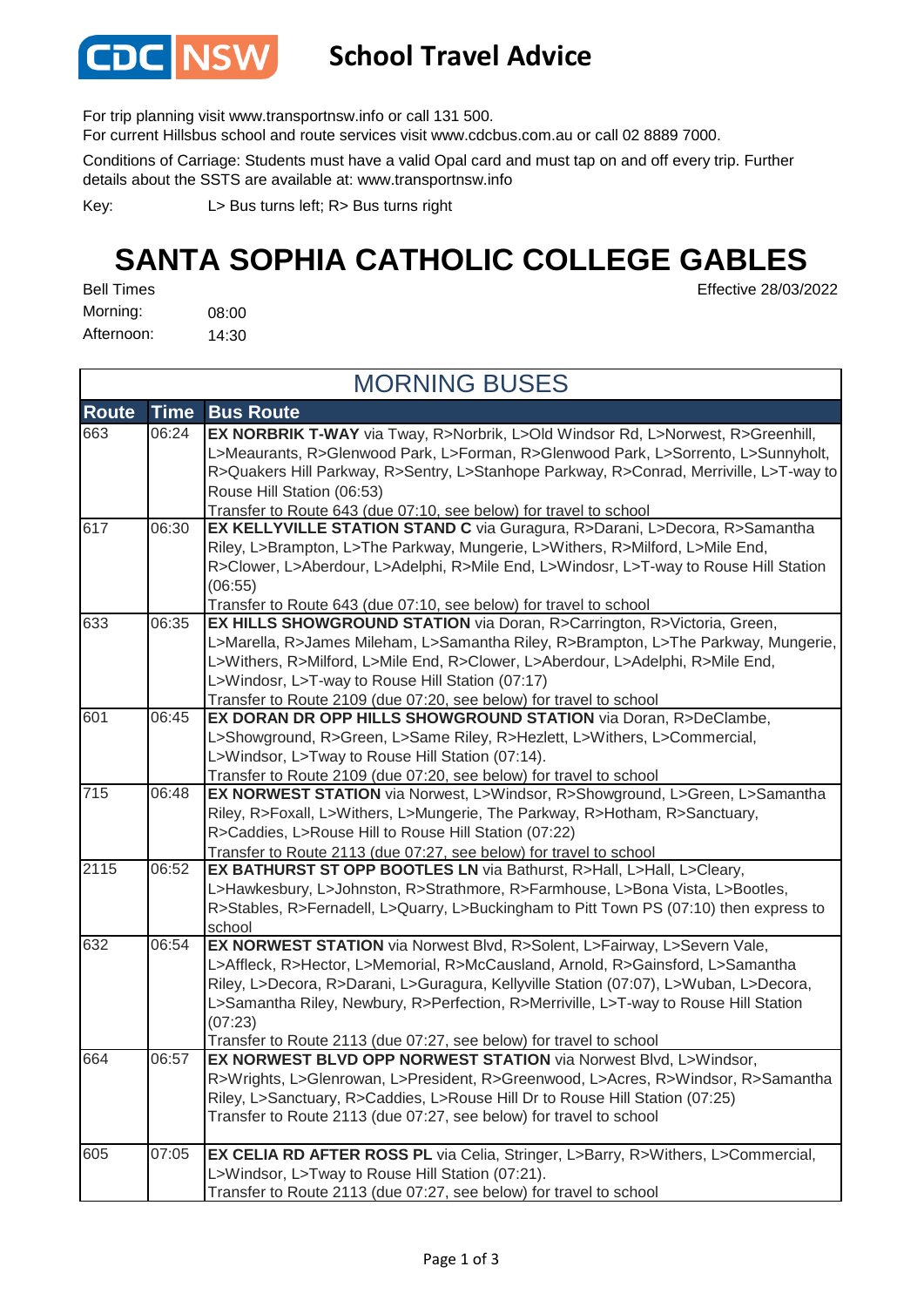# **CDC** NSW School Travel Advice

| <b>Route</b> | <b>Time</b> | <b>Bus Route</b>                                                                                                                                                                                                                                                                                                         |
|--------------|-------------|--------------------------------------------------------------------------------------------------------------------------------------------------------------------------------------------------------------------------------------------------------------------------------------------------------------------------|
| 643          | 07:10       | EX NORTH WEST TWY OPP ROUSE HILL STATION via T-way, R>Rouse Hill, L>Caddies,<br>L>Commercial, R>Windsor, R>Annangrove, L>Edwards, L>Nelson, R>Hynds, L>Terry,<br>R>Windsor, R>Mount Carmel, L>Brahman, R>Boundary, R>Old Pitt Town Rd, L>Valletta,<br>R>Cataract to Fontana Dr<br>Bus continues as Route 2108 to school. |
| 2116         | 07:10       | <b>EX CADDIE RD OPP WIANAMATTA CCT</b> via Caddie, R>2nd Wianamatta Cct clockwise, L><br>Caddie, R>Wisemans Ferry Rd, L>Mitchell Park, R> Pebbly Hill, R>Scheyville, L>Neich,<br>Maraylya PS, Neich Rd (07:25), R>Boundary, L>Red Gables, L>Fontana to school                                                            |
| 2117         | 07:12       | EX ELDON ST OPP PITT TOWN VILLAGE SHOPS via Eldon, R>Chatham, Bathurst, Pitt<br>Town Rd, L>Saunders, R>Smith, L>Ogden, Hanckel, R>Old Pitt Town, L>Boundary,<br>R>Cataract, L>Fontana to school                                                                                                                          |
| 2110         | 07:15       | <b>EX CLOWER AVE AFTER PANMURE ST via Clower, L&gt;Adelphi, R&gt;Mile End, R&gt;Windsor,</b><br>R>Nelson, L>Nelson, L>Mason, R>Terry, R>George, L>Old Pitt Town, R>Fontana to school                                                                                                                                     |
| 2114         | 07:15       | EX NORTH WEST TWY OPP ROUSE HILL STATION via R>Rouse Hill, L>Caddies,<br>R>Commercial, L>Withers, R>Annangrove, L>Edwards, R>Nelson, Old Pitt Town,<br>L>George, R>Terry, Fontana to school                                                                                                                              |
| 2109         | 07:20       | EX NORTH WEST TWY OPP ROUSE HILL STATION via R>Rouse Hill, L>Caddies,<br>R>Commercial, L>Withers, R>Milford, L>Mile End, R>Withers, R>Annangrove, L>Edwards,<br>R>Nelson, Old Pitt Town, R>Fontana to school                                                                                                             |
| 2111         | 07:23       | EX NORTH WEST TWY OPP ROUSE HILL STATION EXPRESS TO SCHOOL                                                                                                                                                                                                                                                               |
| 2112         | 07:25       | EX NORTH WEST TWY OPP ROUSE HILL STATION EXPRESS TO SCHOOL                                                                                                                                                                                                                                                               |
| 2113         | 07:27       | EX NORTH WEST TWY OPP ROUSE HILL STATION EXPRESS TO SCHOOL                                                                                                                                                                                                                                                               |

| <b>AFTERNOON BUSES</b> |             |                                                                                          |  |  |
|------------------------|-------------|------------------------------------------------------------------------------------------|--|--|
| <b>Route</b>           | <b>Time</b> | <b>Bus Route</b>                                                                         |  |  |
| 2691                   | 14:37       | EX BUS BAY EXPRESS TO ROUSE HILL STATION                                                 |  |  |
|                        |             | Transfer to:                                                                             |  |  |
|                        |             | Route 601 to Kellyville                                                                  |  |  |
|                        |             | Route 605 to North Kellyville                                                            |  |  |
|                        |             | Route 617 to Beaumont Hills                                                              |  |  |
|                        |             | Route 632 to Norwest                                                                     |  |  |
|                        |             | Route 633 to Beaumont Hills and Kellyville                                               |  |  |
|                        |             | Route 663 to Kellyville Ridge and Glenwood                                               |  |  |
|                        |             | Route 664 to Kellyville                                                                  |  |  |
|                        |             | Route 715 to Kellyville                                                                  |  |  |
| 2692                   | 14:37       | EX BUS BAY EXPRESS TO ROUSE HILL STATION                                                 |  |  |
| 2693                   | 14:37       | EX BUS BAY EXPRESS TO ROUSE HILL STATION                                                 |  |  |
| 2689                   | 14:40       | EX BUS BAY TO ROUSE HILL STATION VIA MILFORD DR via Fontana, L>Old Pitt Town,            |  |  |
|                        |             | Nelson, L>Edwards, R>Annangrove, L>Withers, L>Mile End, R>Milford, L>Withers,            |  |  |
|                        |             | R>Commercial, L>Windsor, L>T-way to Rouse Hill Station                                   |  |  |
| 2695                   | 14:40       | EX BUS BAY TO ROUSE HILL STATION via Fontana, Terry, L>George, R>Old Pitt Town,          |  |  |
|                        |             | Nelson, L>Edwards, R>Annangrove, L>Withers, R>Commercial, L>Windsor, L>T-way to          |  |  |
|                        |             | Rouse Hill Station                                                                       |  |  |
| 2690                   | 14:42       | EX BUS BAY TO ADELPHI ST & CLOWER AVE via Fontana, L>Old Pitt Town, R>George,            |  |  |
|                        |             | L>Terry, L>Mason, R>Nelson, R>Nelson, L>Windsor, L>Mile End, L>Adelphi, R>Clower to      |  |  |
|                        |             | Panmure St                                                                               |  |  |
| 2717                   | 14:44       | EX BUS BAY TO PITT TOWN VILLAGE SHOPS Express to Hanckel Rd then via Hanckel,            |  |  |
|                        |             | Ogden, R>Smith, L>Saunders, R>Pitt Town, Bathurst, R>Eldon to opposite Pitt Town Village |  |  |
|                        |             | <b>Shops</b>                                                                             |  |  |
| 2688                   | 14:49       | EX BUS BAY TO ROUSE HILL STATION VIA MOUNT CARMEL DR via Fontana.                        |  |  |
|                        |             | R>Cataract. Bus continues as Route 643 via Cataract, L>Valletta, R>Old Pitt Town Rd,     |  |  |
|                        |             | L>Boundary, L>Brahman, R>Mount Carmel, L>Windsor, L>Terry, R>Hynds, L>Nelson,            |  |  |
|                        |             | Edwards, R>Annangrove, L>Windsor, L>T-way to Rouse Hill Station                          |  |  |